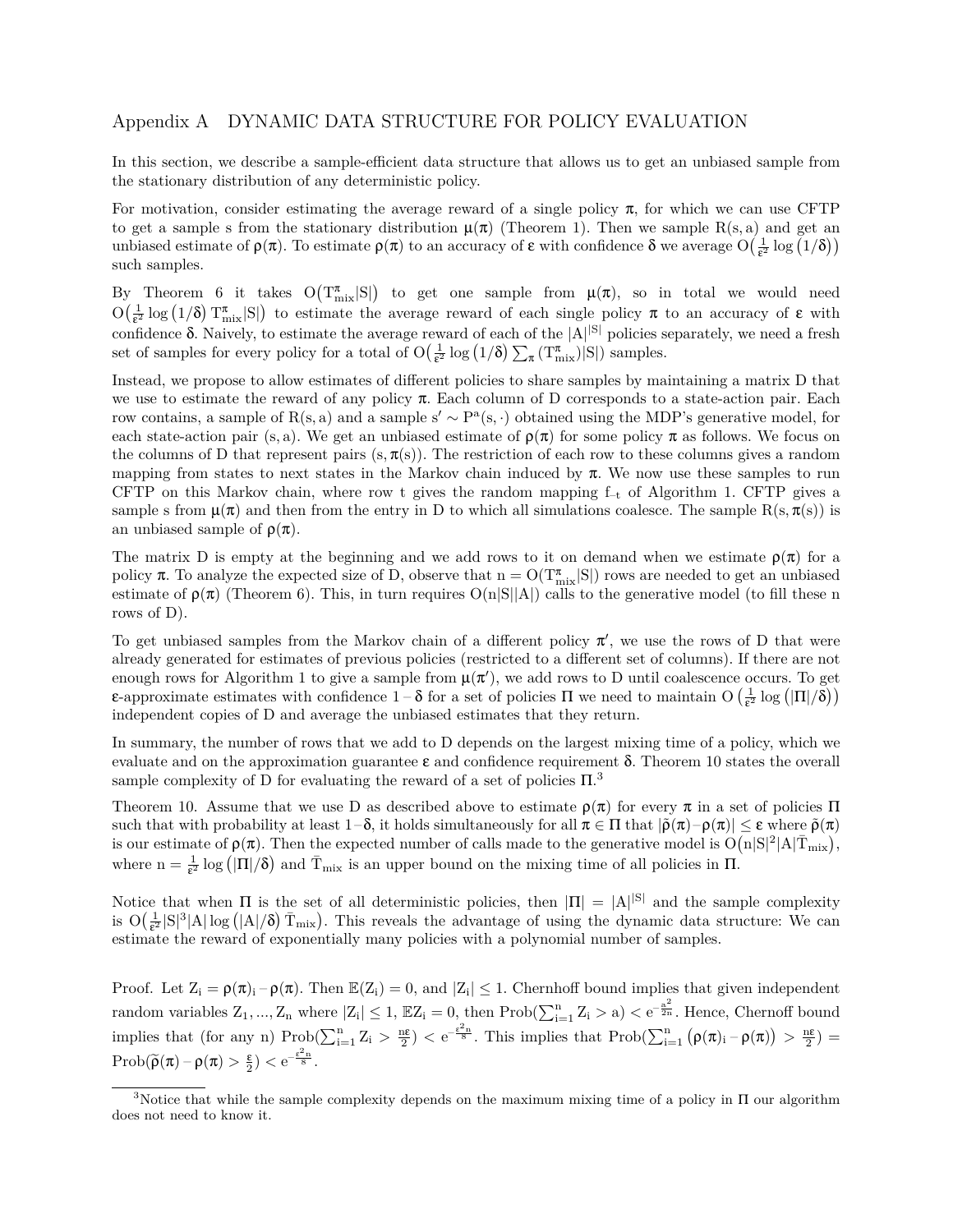Similarly, we can define  $Z_i = \rho(\pi) - \tilde{\rho}(\pi)$  and get that  $\text{Prob}(\rho(\pi) - \tilde{\rho}(\pi) > \frac{\epsilon}{2}) < e^{-\frac{\epsilon^2 n}{8}}$ . Hence, we get that Prob( $|-\rho(\pi)| > \frac{\varepsilon}{2}$ )  $< 2e^{-\frac{\varepsilon^2 n}{8}}$ . So far we have restricted our attention to a fixed policy  $\pi$ . Using the so-called union bound, we have that the probability that some  $\pi \in \Pi$  deviates by more than  $\frac{\epsilon}{2}$  is bounded by  $2me^{-\frac{\epsilon^2 n}{8}}$ . Plugging  $n = -\frac{8}{\epsilon^2} \ln\left(\frac{\delta}{2m}\right)$  concludes our proof.  $\Box$ 

Appendix B A simple proof of the Propp-Wilson theorem

Theorem (Restatement of Theorem 6). Let  $\mu$  be the stationary distribution of an ergodic Markov chain with  $|S|$  states. We run  $|S|$  simulations of the chain, each starting at a different state. When two or more simulations coalesce, we merge them into a single simulation. With probability at least  $1-\delta$ , all  $|S|$  chains are merged after at most  $512|S|T_{mix}\log(1/\delta)$  iterations.

The proof of this Theorem is as follows.

We split time into blocks of size  $T_{mix}$ . By the end of the first block, each chain is distributed with some distribution P for which  $TV[P, \mu] \leq 1/8$ . We check which of the chains arrive at the same state; chains that do—coalesce. Next, we utilize the Markov property and condition on the states arrived by the chains. On this event, we continue simulating the chains until the end of the next block and continue in this manner.

This is analogous to the following balls-and-bins process. We have |S| balls and |S| bins where the balls simulate the chains, and the bins simulate the states. Each ball  $j$  has a distribution  $P_i$  over the bins where  $TV[P_j, \mu] \leq 1/8$ . We throw the balls into the bins. After that, take one ball out of each nonempty bin and discard the remaining balls. We throw the balls taken out again, and repeat this process until we are left with a single ball.

The following Lemma shows a bound on the expected number of balls removed at each iteration.

Lemma 11. Assume  $2 \leq m \leq n$ . Suppose each ball  $j = 1, \ldots, m$  is distributed by  $P_j$ , and that there is a distribution  $\mu$  such that  $TV[P_j, \mu] \leq 1/8$  for all  $j = 1, ..., m$ . Then the expected number of nonempty bins is at most  $m - m^2/256n$ .

Proof. Suppose we throw the balls one by one into the bins. We say that a ball coalesces if it is thrown into a nonempty bin. Thus, the number of nonempty bins by the end of the process is exactly m minus the total number of coalescences. Hence we proceed by lower bounding the expected number of coalescences.

We split the balls into two disjoint groups of (roughly) equal sizes: M of size  $\lceil m/2 \rceil$  and M<sup>c</sup> of size  $\lfloor m/2 \rfloor$ . We first throw the balls in M and thereafter the balls in M<sup>c</sup>. The total number of coalescences is, therefore, lower bounded by the number of coalescences that occur between the balls in  $M<sup>c</sup>$  and those in M. We continue by showing that the probability of a ball in  $M<sup>c</sup>$  to coalesce with any ball in M is at least m/64n. Then, the expected total number coalescences is at least

$$
|M^c|\cdot \frac{m}{64n}=\left\lfloor\frac{m}{2}\right\rfloor\cdot \frac{m}{64n}\geq \frac{m^2}{256n}\ ,
$$

since  $m \geq 2$ .

Indeed, let  $Q_k$  denote the probability distribution over the bins of some ball  $k \in M^c$ , and  $P_j$  denote the probability distribution of j *∈* M. Ball k coalesces with a ball in M if it was thrown into a bin that was not empty after the first phase. Thus, we split the bins into two groups: those who are likely to be empty after the first phase, and those that are not. Let  $S = \{i \in [n] : \sum_{j \in M} P_j(i) \leq 1\}$ . The proof continues differently for two cases: either k is likely to be thrown into into a bin in S or not. If  $Q_k(S) \geq 1/2$ , Lemma 14 below states that the probability of a coalescence is at least

$$
\frac{|M|}{32n} \geq \frac{m}{64n}
$$

since  $|M| \ge m/2$ . If  $Q_k(S) < 1/2$ , Lemma 15 found below implies that the probability of a coalescence is at least  $1/4 > m/64$ n. least  $1/4$  ≥ m/64n.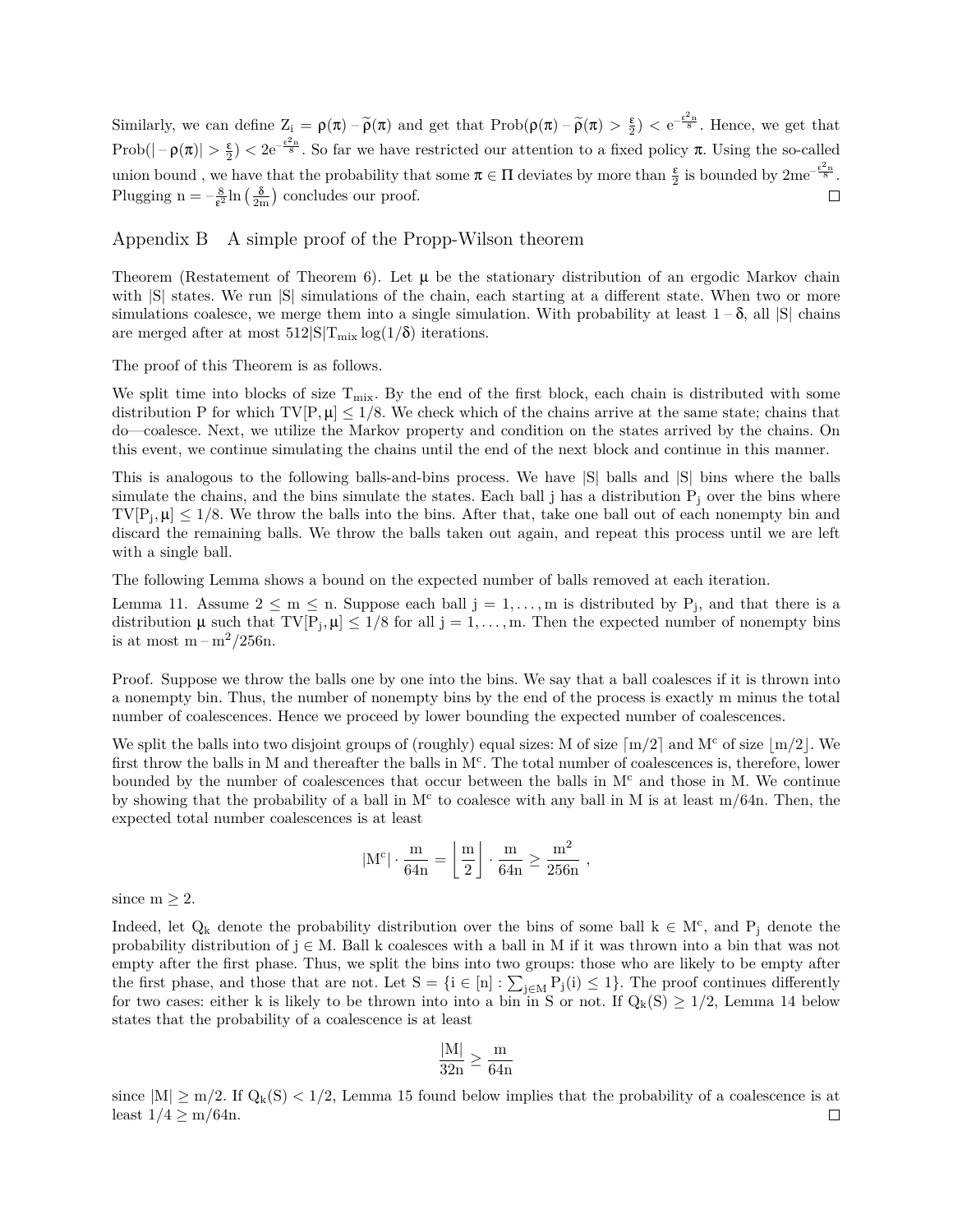Having proven Lemma 11, it remains to use it to show that the expected number of iterations is  $O(n)$ , which we prove in the following Lemma.

Lemma 12. Suppose we have  $|S|$  balls distributed by  $P_j$ ,  $j = 1, \ldots, n$ , where  $TV[P_j, \mu] \leq 1/8$ . Throw the balls into the bins. Thereafter, take one ball out of each nonempty bin and throw these balls again. Let  $m_t$ be the number of balls remaining at iteration t, where  $m_0 = n$ . Then,  $\mathbb{E}m_t \leq 256n/t$ .

Proof. We show that  $\mathbb{E}_{m_t} \leq 256n/t$ . Denote  $\bar{m}_s = \mathbb{E}_{m_s}$ . By Jensen's inequality and Lemma 11,

$$
\bar{m}_{s} \leq \mathbb{E}{m}_{s-1} - \frac{\mathbb{E}{m}^{2}_{s-1}}{256n} \leq \bar{m}_{s-1} - \frac{\bar{m}^{2}_{s-1}}{256n} \leq \bar{m}_{s-1} - \frac{\bar{m}_{s-1}\bar{m}_{s}}{256n}
$$

as  $\bar{m}_s \leq \bar{m}_{s-1}$  in particular. Dividing both sides of the inequality by  $\bar{m}_s \bar{m}_{s-1}$  gives

$$
\frac{1}{\bar{m}_{s-1}} \leq \frac{1}{\bar{m}_{s}} - \frac{1}{256n} \ .
$$

By summing over  $s = 1, \ldots, t$  we obtain

$$
\frac{1}{\bar{m}_0} \leq \frac{1}{\bar{m}_t} - \frac{t}{256n}
$$

.

Finally, we use  $\bar{m}_0 \geq 0$  and rearrange the inequality above to gets the claim of the Lemma.

With the Lemma at hand, the proof of Theorem 6 is as follows. After 512n iterations, the process is complete with probability at least  $\frac{1}{2}$  by Markov's inequality. If it is not done, we condition on the remaining set of balls and run the process for another 512n iterations. Once again, the process is complete with probability at least  $\frac{1}{2}$ . Repeating this procedure for  $\log_2(1/\delta)$  times, we conclude that the procedure is complete with probability at least  $1-\delta$ . This finishes the proof of Theorem 6.  $\Box$ 

We finish this Section by proving Lemmas 14 and 15. We begin with Lemma 13 that is needed for the proof of Lemma 14.

Lemma 13. Let P and Q be two distribution on  $\{1,\ldots,n\}$  such that  $TV[P,Q] \leq 1/4$ . Let  $S \subseteq [n]$  be such that  $Q(S) \geq \frac{1}{2}$ . Let x be an element drawn from P and let y be an element draws from Q such that x and y are independent. Then  $Pr[\exists i \in S : x = y = i] \ge 1/16n$ .

Proof. Define  $B = \{i : P(i) > Q(i)\}\$ . Then

$$
\begin{aligned} \Pr[\exists i \in S: x = y = i] &= \sum_{i \in S} P(i)Q(i) \\ &= \sum_{i \in S \cap B} P(i)Q(i) + \sum_{i \in S \cap B^c} P(i)Q(i) \\ &\geq \sum_{i \in S \cap B} Q^2(i) + \sum_{i \in S \cap B^c} P^2(i) \\ &\geq \frac{\left(Q(S \cap B) + P(S \cap B^c)\right)^2}{|S|} \\ &= \frac{\left(Q(S) - \left(Q(S \cap B^c) - P(S \cap B^c)\right)\right)^2}{|S|} \\ &\geq \frac{\left(Q(S) - \text{TV}[P, Q]\right)^2}{n} \\ &\geq \frac{\left(1/2 - 1/4\right)^2}{n} \\ &= \frac{1}{16n} \ , \end{aligned}
$$

where the fourth derivation follows from the Cauchy-Schwarz inequality.

 $\Box$ 

$$
\Box
$$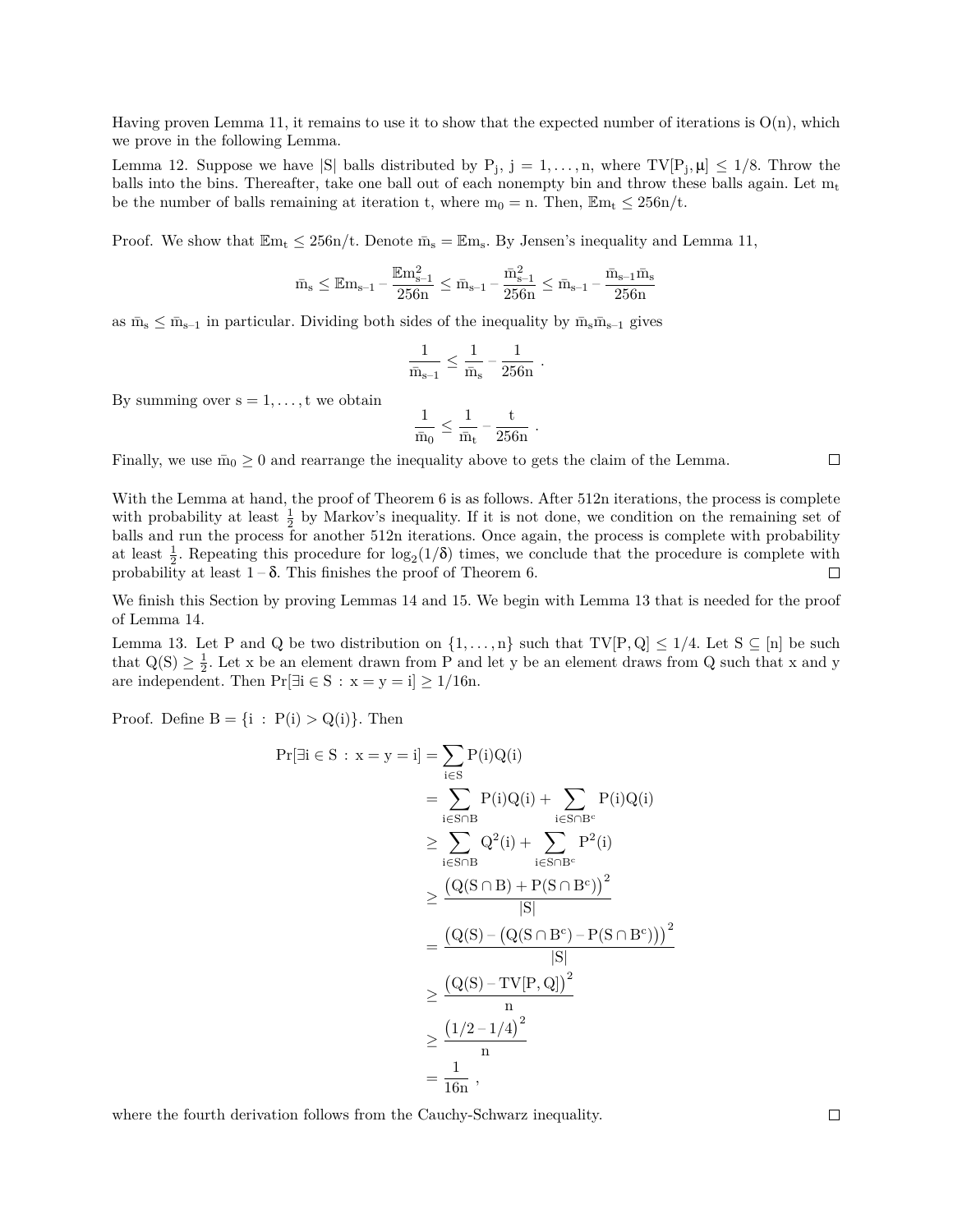Lemma 14. Suppose we first throw a set of balls  $j \in M$  with probability distributions  $P_j$ . Thereafter, we throw an additional ball with probability distribution  $Q$  such that  $TV[P_j, Q] \leq 1/4$  for every  $j \in M$ . Additionally, assume that  $Q(S) \ge 1/2$  for  $S = \{i \in [n] : \sum_{j \in M} P_j(i) \le 1\}$ . Then, the probability that Q is thrown into a nonempty bin is at least *|*M*|*/32n.

Proof. The probability that bin  $i \in S$  is nonempty is

$$
1 - \prod_{j \in M} \left(1 - P_j(i)\right) \geq 1 - \exp\bigg(- \sum_{j \in M} P_j(i)\bigg) \geq \big(1 - e^{-1}\big) \sum_{j \in M} P_j(i) \geq \frac{1}{2} \sum_{j \in M} P_j(i) \ ,
$$

using the inequality  $1 - x \le e^{-x}$  and  $1 - e^{-x} \ge (1 - e^{-1}) x$  that holds for any  $x \in [0, 1]$ . The probability that Q is thrown into a nonempty bin is at least that of it being thrown into a nonempty bin i *∈* S. This is is at least

$$
\sum_{i\in S} Q(i)\cdot \frac{1}{2}\sum_{j\in M} P_j(i) = \frac{1}{2}\sum_{j\in M}\sum_{i\in S} Q(i)P_j(i)\ ,
$$

where  $\sum_{i \in S} Q(i)P_j(i)$  is the probability that both Q and P<sub>j</sub> end up in to same bin in S. As  $TV[P_j, Q] \le 1/4$ and  $Q(S) \geq 1/2$ , Lemma 13 implies that the latter probability is at least 1/16n. Therefore, the probability of that the additional ball is thrown into a nonempty bin is at least

$$
\frac{1}{2}|M| \cdot \frac{1}{16n} = \frac{|M|}{32n} .
$$

 $\Box$ 

Lemma 15. Suppose with first throw a set of balls M with probability distributions  $P_i$  over the bins for every j *∈* M. Thereafter, we throw an additional ball with probability distribution Q such that *|*Q – P<sup>j</sup> *| ≤* 1/4 for all j *∈* M. Additionally, denote

$$
S=\{i\in [n]:\sum_{j\in M}P_j(i)\leq 1\}\ ,
$$

and suppose that  $Q(S) < 1/2$ . Then, the probability that Q is thrown into a nonempty bin is at least  $1/4$ .

Proof. The probability of bin i *̸∈* S not being empty is

$$
1-\prod_{j\in M}\left(1-P_j(i)\right)\geq 1-\exp\left(-\sum_{j\in M}P_j(i)\right)\geq 1-\exp(-1)\geq \frac{1}{2}\ .
$$

The probability that Q is thrown into a nonempty bin is at least its probability of it being thrown into a nonempty bin in  $S<sup>c</sup>$  which is exactly

$$
\frac{1}{2}Q(S^{c}) \ge \frac{1}{2} \cdot \frac{1}{2} = \frac{1}{4} .
$$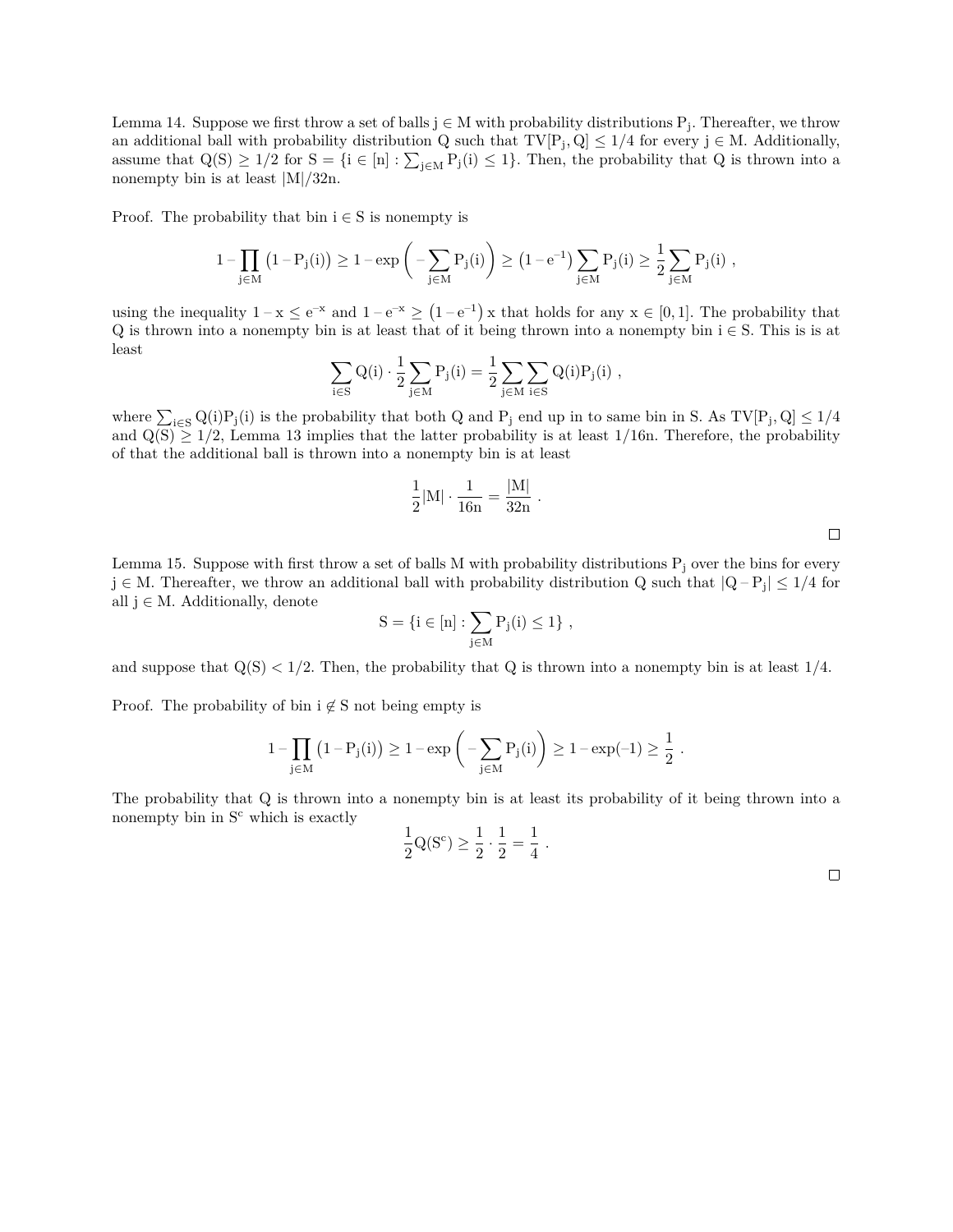## Appendix C Proofs for Section 4

### C.1 Multiplicative weights

We begin with a classic result on the Hedge algorithm.

## Algorithm 4 Hedge

1: Input: number of experts k, number of iterations T. 2: Let  $\beta = \sqrt{\frac{\log k}{T}}$ 3: Initialize  $W^{(1)}(i) = 1$ , for  $i = 1, ..., k$ . 4: for  $t = 1, \ldots, T$  do 5: Set  $w^{(t)}(i) = \frac{W^{(t)}}{\sum_{i=1}^{k} W_{i}}$  $\frac{W^{(t)}(i)}{k}$  for  $i = 1, ..., k$ . 6: Observe  $c_t(i)$ , for  $i = 1, ..., k$ . 7: Incur loss  $\sum_{i=1}^{k} w^{(t)}(i)c_t(i_t)$ 8: Update weights  $W^{(t+1)}(i) = W^{(t)}(i) \cdot \exp(-\beta c_t(i)), \forall i \in [1, ..., k].$ 9: end for

Theorem 16 ((Freund & Schapire, 1997)). Assume that  $0 \leq c_t(i) \leq 1$  for all  $t = 1, ..., T$ . Hedge (Algorithm 4) satisfies that for any strategy  $w \in \Delta_k$ :

$$
\sum w_t \cdot c_t - \sum w \cdot c_t \leq 2\sqrt{T \log k}.
$$

Note that in Algorithm 2 and in Algorithm 3, we actually run the Hedge algorithm with the estimates  $\tilde{g}_t(i)$  as the costs  $c_t(i)$ . We obtain  $\tilde{g}_t(i)$  by shifting and scaling  $g_t(i)$ , so that  $\tilde{g}_t(i) \in [0,1]$  and we can apply Theorem 16.

Corollary 17. Let  $-B \leq g_t(i) \leq B$ , and  $\tilde{g}_t(i) = (g_t(i) + B)/2B$ . Assume that we run the Hedge algorithm with costs  $c_t(i)$  equal to  $\tilde{g}_t(i)$ . We have that

$$
\frac{1}{T}\left(\sum w_t\cdot g_t-\min_{w\in\Delta_k}\sum w\cdot g_t\right)\leq 4B\sqrt{\frac{\log k}{T}},
$$

Proof. The losses  $\tilde{g}_t(i)$  satisfy the conditions of Theorem 16. Therefore,

$$
\sum w_t \cdot \tilde{g}_t - \min_{w \in \Delta_k} \sum w \cdot \tilde{g}_t \leq 2\sqrt{T \log k}.
$$

This implies that

$$
\sum w_t \cdot (g_t + B1)/2B - \min_{w \in \Delta_k} \sum w \cdot (g_t + B1)/2B \leq 2\sqrt{T \log k},
$$

where 1 denotes a vector of ones. Multiplying by 2B gives

$$
\sum w_t \cdot (g_t + B1) - \min_{w \in \Delta_k} \sum w \cdot (g_t + B1) \leq 4B\sqrt{T \log k}.
$$

Observing that  $\forall w \in \Delta_k$ ,  $w \cdot B1 = B$  we get that

$$
\sum w_t \cdot g_t + B - \min_{w \in \Delta_k} \sum w \cdot g_t - B \leq 4 B \sqrt{T \log k}
$$

as stated.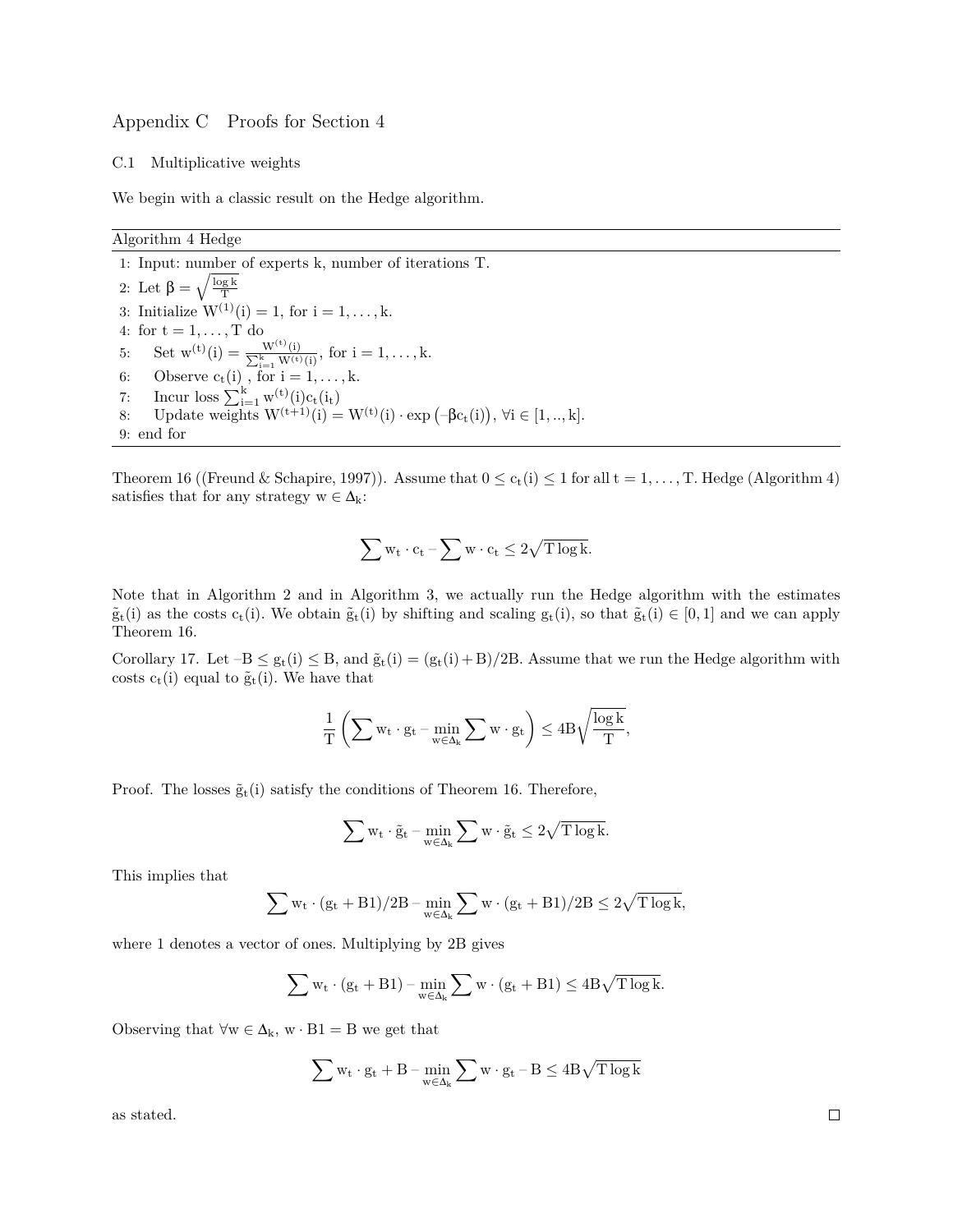### C.2 Estimating the feature expectations of the expert

We begin this subsection with Lemma 18 that bounds the number of samples needed from the expert in order to get a good approximation of the expectations of its features.

Lemma 18. For any  $\varepsilon$ ,  $\delta$ , given  $m \geq \frac{2 \ln(2k/\delta)}{\varepsilon^2}$  $\frac{(2k/\delta)}{\epsilon^2}$  samples from the stationary distribution  $\pi^E$ , with probability at least  $1-\delta$ , the approximate feature expectations  $\hat{\Phi}_{E}$  satisfy that  $\|\hat{\Phi}_{E} - \Phi_{E}\|_{\infty} \leq \epsilon$ .

Proof. By Hoeffding's inequality we get that

$$
\forall i \in [1,..,k] \ \Pr(|\hat{\Phi}_E(i) - \Phi_E(i)| \geq \epsilon) \leq 2\exp(-m\epsilon^2/2).
$$

Applying the union bound over the features we get that

$$
\Pr(\exists i \in [1,..,k], s.t., |\hat{\Phi}_E(i) - \Phi_E(i)| \geq \epsilon) \leq 2k \exp(-m\epsilon^2/2).
$$

This is equivalent to

$$
\Pr(\forall i \in [1,..,k] \ |\hat{\Phi}_E(i) - \Phi_E(i)| \leq \epsilon) \geq 1 - 2k \exp(-m\epsilon^2/2).
$$

and to

$$
\Pr(\|\hat{\Phi}_{E} - \Phi_{E}\|_{\infty} \leq \epsilon) \geq 1 - 2k \exp(-m\epsilon^{2}/2).
$$

The Lemma now follows by substituting the value of m.

Theorem (8). Assume we run Algorithm 2 for  $T = \frac{144 \log k}{\epsilon^2}$  iterations, using  $m = \frac{18 \log(2k/\delta)}{\epsilon^2}$  samples from  $\mu(\pi^E)$ . Let  $\bar{\psi}$  be the mixed policy returned by the algorithm. Let v<sup>\*</sup> be the game value as in Eq. (3). Then, we have that  $\rho(\bar{\psi}) - \rho(\pi^E) \geq v^* - \varepsilon$  with probability at least  $1-\delta$ , where  $\rho$  is the average of any reward of the form  $r(s) = w \cdot \phi(s)$  where  $w \in \Delta_k$ .

Proof. Corollary 17 with  $B = 1$  and  $T = \frac{144 \log k}{\epsilon^2}$  gives that

$$
\frac{1}{T} \left( \sum w_t \cdot g_t - \min_{w \in \Delta_k} \sum w \cdot g_t \right) \le \frac{\varepsilon}{3},\tag{4}
$$

where  $g_t(i) = \Phi(\pi^{(t)})[i] - \tilde{\Phi}^{E}[i]$ . Note also that Lemma 18 with  $m = \frac{18 \log(2k/\delta)}{\epsilon^2}$  gives that  $\|\hat{\Phi}_{E} - \Phi_{E}\|_{\infty} \leq \frac{\epsilon}{3}$ , which implies that, for any  $w \in \Delta_k$ :

$$
\mathbf{w} \cdot \hat{\Phi}_{\mathbf{E}} \le \mathbf{w} \cdot \Phi_{\mathbf{E}} + \varepsilon/3, \tag{5}
$$

and

$$
\mathbf{w} \cdot \mathbf{\Phi}_{\mathbf{E}} \le \mathbf{w} \cdot \hat{\mathbf{\Phi}}_{\mathbf{E}} + \mathbf{\varepsilon}/3,\tag{6}
$$

Now, let  $\bar{w} = \frac{1}{T} \sum_{t=1}^{T} w^{(t)}$ , and recall that  $\bar{\psi}$  is the mixed policy that assigns probability  $\frac{1}{T}$  to  $\pi^{(t)}$  for all t *∈* {1, *. . .* , T}. Thus,

$$
v^* = \max_{\psi \in \Psi} \min_{w \in \Delta_k} [w \cdot \Phi(\psi) - w \cdot \Phi_E]
$$
  
\n
$$
= \min_{w \in \Delta_k} \max_{\psi \in \Psi} [w \cdot \Phi(\psi) - w \cdot \Phi_E]
$$
  
\n
$$
\leq \min_{w \in \Delta_k} \max_{\psi \in \Psi} [w \cdot \Phi(\psi) - w \cdot \hat{\Phi}_E] + \varepsilon/3
$$
  
\n
$$
\leq \max_{\psi \in \Psi} [\bar{w} \cdot \Phi(\psi) - \bar{w} \cdot \hat{\Phi}_E] + \varepsilon/3
$$
  
\n
$$
= \max_{\psi \in \Psi} \frac{1}{T} \sum_{t=1}^T \sum_{\psi \in \Psi} [w^{(t)} \cdot \Phi(\psi) - w^{(t)} \cdot \hat{\Phi}_E] + \varepsilon/3
$$
  
\n
$$
\leq \frac{1}{T} \sum_{t=1}^T \max_{\psi \in \Psi} [w^{(t)} \cdot \Phi(\psi) - w^{(t)} \cdot \hat{\Phi}_E] + \varepsilon/3
$$
  
\n
$$
= \frac{1}{T} \sum_{t=1}^T \left[ w^{(t)} \cdot \Phi(\pi^{(t)}) - w^{(t)} \cdot \hat{\Phi}_E \right] + \varepsilon/3
$$
  
\n
$$
( \pi^{(t)} \text{ is optimal w.r.t the reward } w^{(t)} )
$$

 $\Box$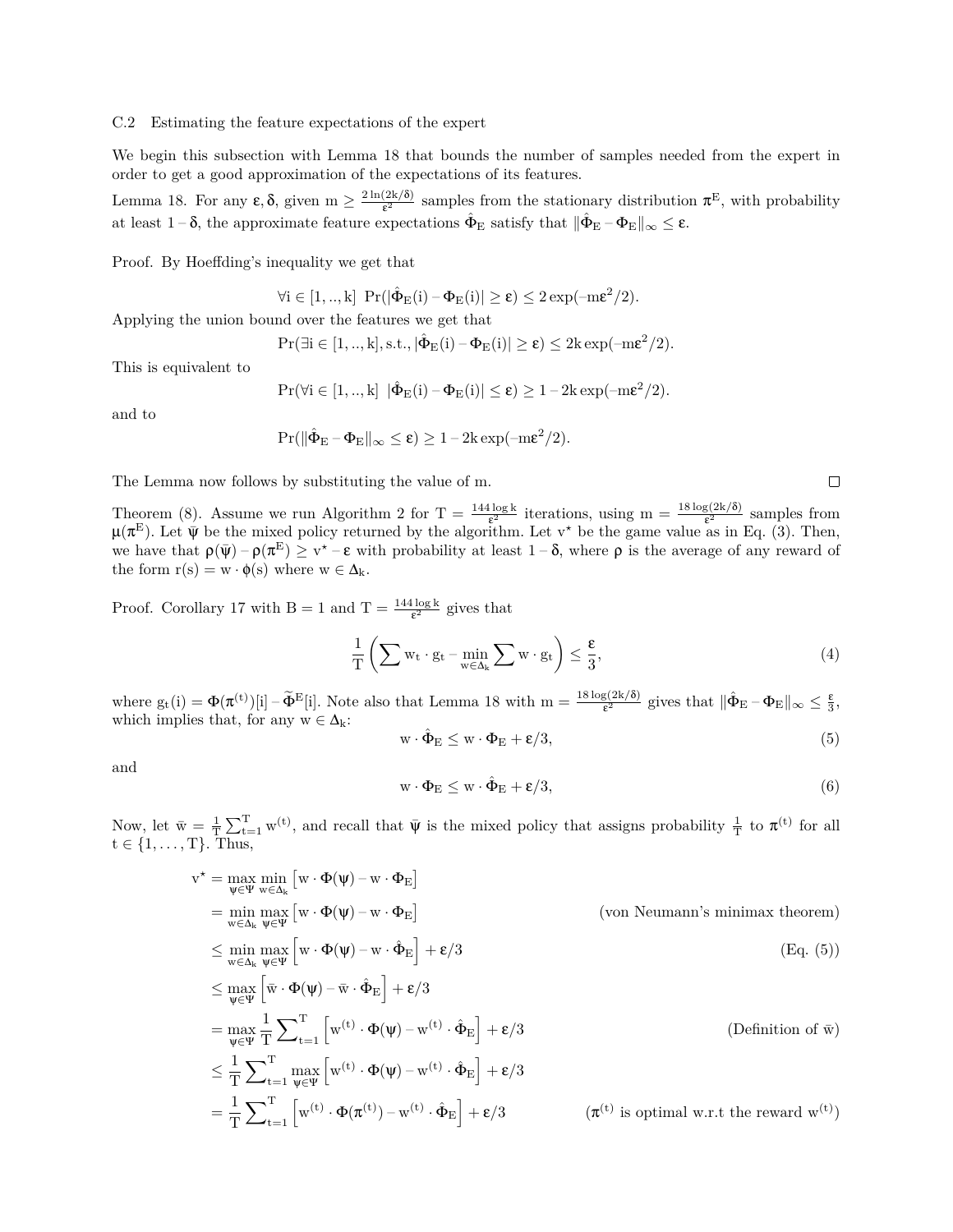$$
\leq \frac{1}{T}\min_{w\in\Delta_k}\sum\nolimits_{t=1}^T\left[w\cdot\Phi(\pi^{(t)})-w\cdot\hat{\Phi}_E\right]+2\epsilon/3 \tag{Eq. (4)}
$$

$$
= \min_{w \in \Delta_k} \left[ w \cdot \Phi(\bar{\psi}) - w \cdot \hat{\Phi}_E \right] + 2\varepsilon/3
$$
 (Definition of  $\bar{\psi}$ )

$$
\leq \min_{w \in \Delta_k} \left[ w \cdot \Phi(\bar{\psi}) - w \cdot \Phi_E \right] + \epsilon \tag{Eq. (6)}
$$

$$
\leq \mathbf{w}^* \cdot \Phi(\bar{\psi}) - \mathbf{w}^* \cdot \Phi_{\mathbf{E}} + \varepsilon
$$
  
=  $\rho(\bar{\psi}) - \rho(\pi^{\mathbf{E}}) + \varepsilon$ . (For any  $\mathbf{w}^* \in \Delta_k$ )

 $\Box$ 

#### C.3 Estimating the game matrix directly

In this section we prove Theorem 9. Our proof uses the following version of Azuma's concentration bound. Lemma 19 (Azuma inequality). Let  $\{y_t\}_{t=1}^T$  be a sequence of random variables such that  $-b \le y_t \le b$ , for  $1 \leq t < T$ . Let  $E_t = y_t - \mathbb{E}[y_t | y_1, ..., y_{t-1}]$  be the martingale difference sequence defined over the sequence  ${y_t}_{t=1}^T$ . Then

$$
\Pr \left( \left| \frac{1}{T} \sum_{t=1}^T E_t \right| \geq \epsilon \right) \leq 2 \exp \left( - \frac{T \epsilon^2}{8 b^2} \right)
$$

Theorem (Restatement of Theorem 9). Assume we run Algorithm 3 for T iterations, and there exists a parameter b, such that for any  $\ell$ ,  $Pr(\|g_t\|_{\infty} \geq \ell \cdot b) \leq e^{-\ell}$ . Let  $\bar{\psi}$  be the mixed policy returned by the algorithm. Let v<sup>*★*</sup> be the game value as in Eq. (3). Then, there exists a constant c such that for  $T \geq cB \log^2 B$ where  $B = \frac{b^2 \log^3 k \log^2(1/\delta)}{s^2}$  $\frac{\epsilon \log^2(1/\delta)}{\epsilon^2}$ , we have that  $\rho(\bar{\psi}) - \rho(\pi^E) \geq v^* - \epsilon$  with probability at least  $1-\delta$ , where  $\rho$  is the average of any reward of the form  $r(s) = w \cdot \phi(s)$  where  $w \in \Delta_k$ .

Proof. Let  $\ell = \max\{\log\left(\frac{T}{\delta}\right), \log\left(\frac{1}{\epsilon}\right)\}\)$ . Then for any t we have that  $Pr(\|g_t\|_{\infty} \geq \ell \cdot b) \leq \frac{\delta}{T}$ . By the union bound it follows that with probability  $1 - \delta$  for all times  $t = 1, \ldots, T$ , we have that  $||g_t||_{\infty} \leq \ell$ b. We denote by *F* the subspace of our probability space that includes all runs of the algorithm in which  $||g_t||_{\infty} \leq \ell$ b for all  $t = 1, \ldots, T$ . We have that at least  $1 - \delta$  fraction of the runs of the algorithm are in  $\mathcal{F}$ .

By the definition of  $g_t$  we have that  $\mathbb{E}\left[g_t|g_1,\ldots,g_{t-1}\right] = \Phi(\pi^{(t)}) - \Phi_E$ . Furthermore  $w^{(t)}$  depends only on  $g_1, ..., g_{t-1}$  and not on  $g_t$ . It follows that the random variables  $E_t = w^{(t)} \cdot g_t - E[w^{(t)} \cdot g_t | g_1, ..., g_{t-1}] =$  $w^{(t)} \cdot (g_t - (\Phi(\pi^{(t)}) - \Phi_E))$  is a martingale difference sequence. We would like to apply Azuma's inequality to this sequence, but the difficulty is that the variables  $E_t$  are unbounded.

To deal with this problem we define new variables  $\bar{g}_t$  as follows

$$
\bar{g}_t = \begin{cases} g_t & \|g_t(i)\|_\infty \leq \ell b, \\ 0 & \text{otherwise} , \end{cases}
$$

and we define the martingale difference sequence  $\bar{E}_t = w^{(t)} \cdot \bar{g}_t - E[w^{(t)} \cdot \bar{g}_t \mid g_1, ..., g_{t-1}]$ . Unfortunately,  $E[w^{(t)} \cdot \bar{g}_t | g_1, ..., g_{t-1}]$  does not equal to  $\Phi(\pi^{(t)}) - \Phi_E$ . But we can bound the difference as follows.

$$
|E[w^{(t)} \cdot g_t | g_1, ..., g_{t-1}] - E[w^{(t)} \cdot \bar{g}_t | g_1, ..., g_{t-1}]|
$$
  
\n
$$
\leq \int_{x=\ell b}^{\infty} Pr(w^{(t)} \cdot g_t > x) dx - \int_{x=-\ell b}^{\infty} Pr(w^{(t)} \cdot g_t < x) dx
$$
  
\n
$$
\leq \int_{x=\ell b}^{\infty} Pr(|g_t||_{\infty} \geq x) dx
$$
  
\n
$$
= \int_{x=\ell}^{\infty} Pr(|g_t||_{\infty} \geq xb) dx
$$
  
\n
$$
\leq \int_{x=\ell}^{\infty} e^{-x} dx = e^{-\ell} \leq \epsilon , \qquad (7)
$$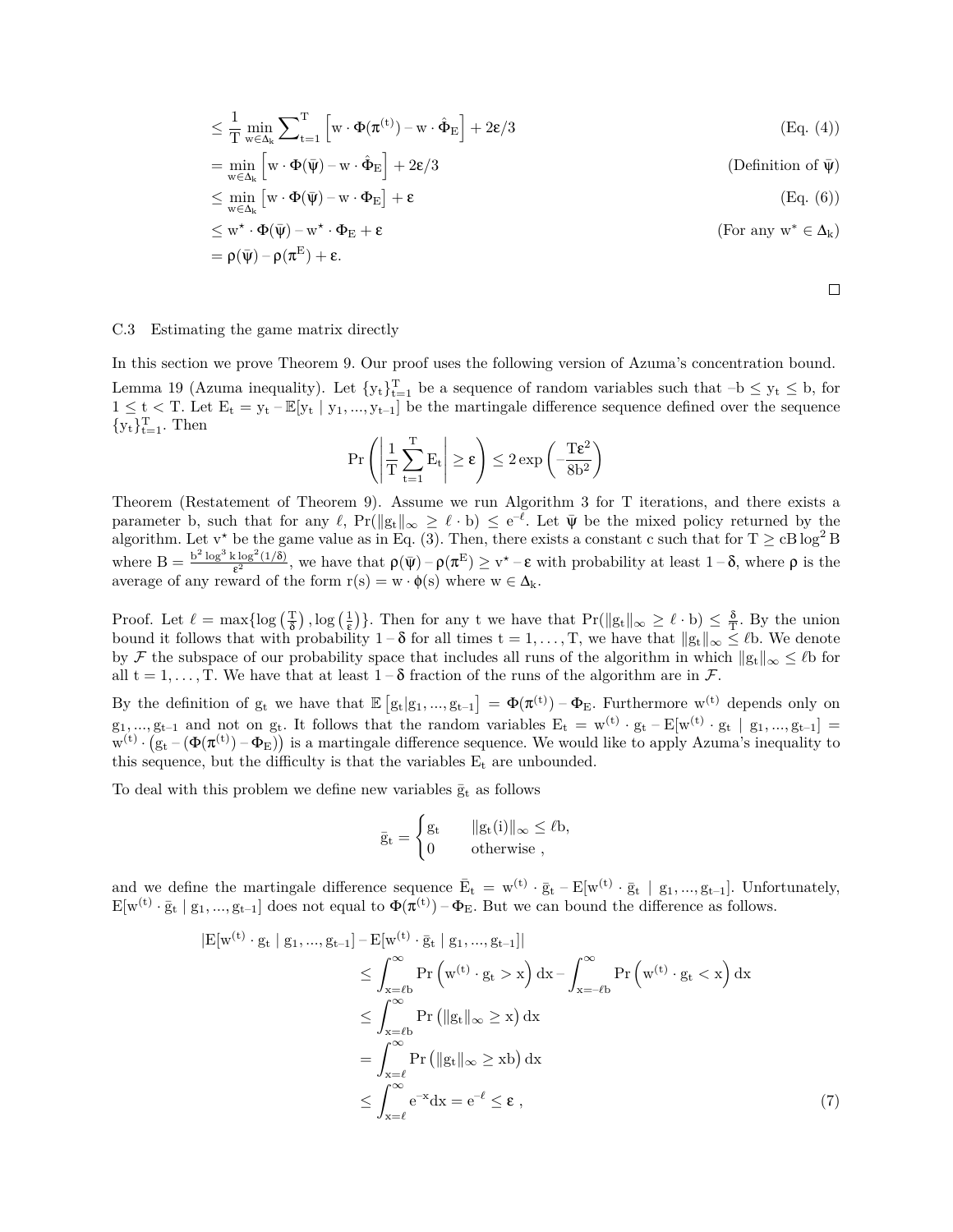where the first inequality follows from the formula  $E(Y) = \int_{x=0}^{\infty} Pr(Y > x) - \int_{x=0}^{-\infty} Pr(Y < x)$  (which is derived from the more familiar formula  $E(Y) = \int_{x=0}^{\infty} Pr(Y > x)$  for a nonnegative variable Y). The second inequality follows since  $w \in \Delta_k$  and the last equality follows by the definition of  $\ell$ . By applying Azuma's inequality to the sequence  $\bar{E}_t$  we get that

$$
\Pr\left(\left|\frac{1}{T}\sum_{t=1}^T \bar{E}_t\right| \ge \epsilon\right) \le 2\exp\left(-\frac{T\epsilon^2}{8(\ell b)^2}\right) \; .
$$

Our choice of T guarantees that

$$
2\exp\left(-\frac{T\epsilon^2}{8(\ell b)^2}\right)\leq \delta\;.
$$

So we also have that within the subspace  $\mathcal F$ 

$$
\Pr_{\mathcal{F}}\left(\left|\frac{1}{T}\sum_{t=1}^{T}\bar{E}_t\right|\geq \varepsilon\right)\leq \frac{\delta}{1-\delta}.
$$
\n(8)

But in *F*,  $\bar{g}_t = g_t$  and therefore  $\bar{E}_t = E_t - E[w^{(t)} \cdot g_t | g_1, ..., g_{t-1}] + E[w^{(t)} \cdot \bar{g}_t | g_1, ..., g_{t-1}]$ . So by Eq. (7)),

$$
|E_t - \bar{E}_t| \le \varepsilon \t\t(9)
$$

It follows from Equations  $(8)$  and  $(9)$  that within  $\mathcal{F}$ :

$$
\Pr_{\mathcal{F}}\left(\left|\frac{1}{T}\sum_{t=1}^{T}E_t\right|\geq 2\epsilon\right)\leq \frac{\delta}{1-\delta}.
$$
\n(10)

Let  $\bar{w} = \frac{1}{T} \sum_{t=1}^{T} w^{(t)}$ , and recall that  $\bar{\psi}$  is the mixed policy that assigns probability  $\frac{1}{T}$  to  $\pi^{(t)}$  for all  $t \in \{1, \ldots, T\}$ . We have that

$$
v^* = \max_{\psi \in \Psi} \min_{w \in \Delta_k} [w \cdot \Phi(\psi) - w \cdot \Phi_E]
$$
  
\n
$$
= \min_{w \in \Delta_k} \max_{\psi \in \Psi} [w \cdot \Phi(\psi) - w \cdot \Phi_E]
$$
  
\n
$$
\leq \max_{\psi \in \Psi} [\bar{w} \cdot \Phi(\psi) - \bar{w} \cdot \Phi_E]
$$
  
\n
$$
= \max_{\psi \in \Psi} \frac{1}{T} \sum_{t=1}^T [w^{(t)} \cdot \Phi(\psi) - w^{(t)} \cdot \Phi_E]
$$
  
\n
$$
\leq \frac{1}{T} \sum_{t=1}^T \max_{\psi \in \Psi} [w^{(t)} \cdot \Phi(\psi) - w^{(t)} \cdot \Phi_E]
$$
  
\n
$$
= \frac{1}{T} \sum_{t=1}^T [w^{(t)} \cdot \Phi(\pi^{(t)}) - w^{(t)} \cdot \Phi_E]
$$
  
\n
$$
= \frac{1}{T} \sum_{t=1}^T [w^{(t)} \cdot \Phi(\pi^{(t)}) - w^{(t)} \cdot \Phi_E]
$$
  
\n
$$
= \pi^{(t)}
$$
 is optimal w.r.t the reward w<sup>(t)</sup> (11)

Now we continue our derivation assuming that the run of the algorithm is in  $\mathcal{F}$ . We use Equation (10) and say that with probability  $1 - \frac{\delta}{1-\delta}$  the expression in (11) is bounded by

$$
\frac{1}{T} \sum_{t=1}^{T} w^{(t)} \cdot g_t + 2\epsilon \tag{12}
$$

Our choice of T also guarantees that

$$
4\ell b \sqrt{\frac{\log k}{T}} \leq \epsilon \; .
$$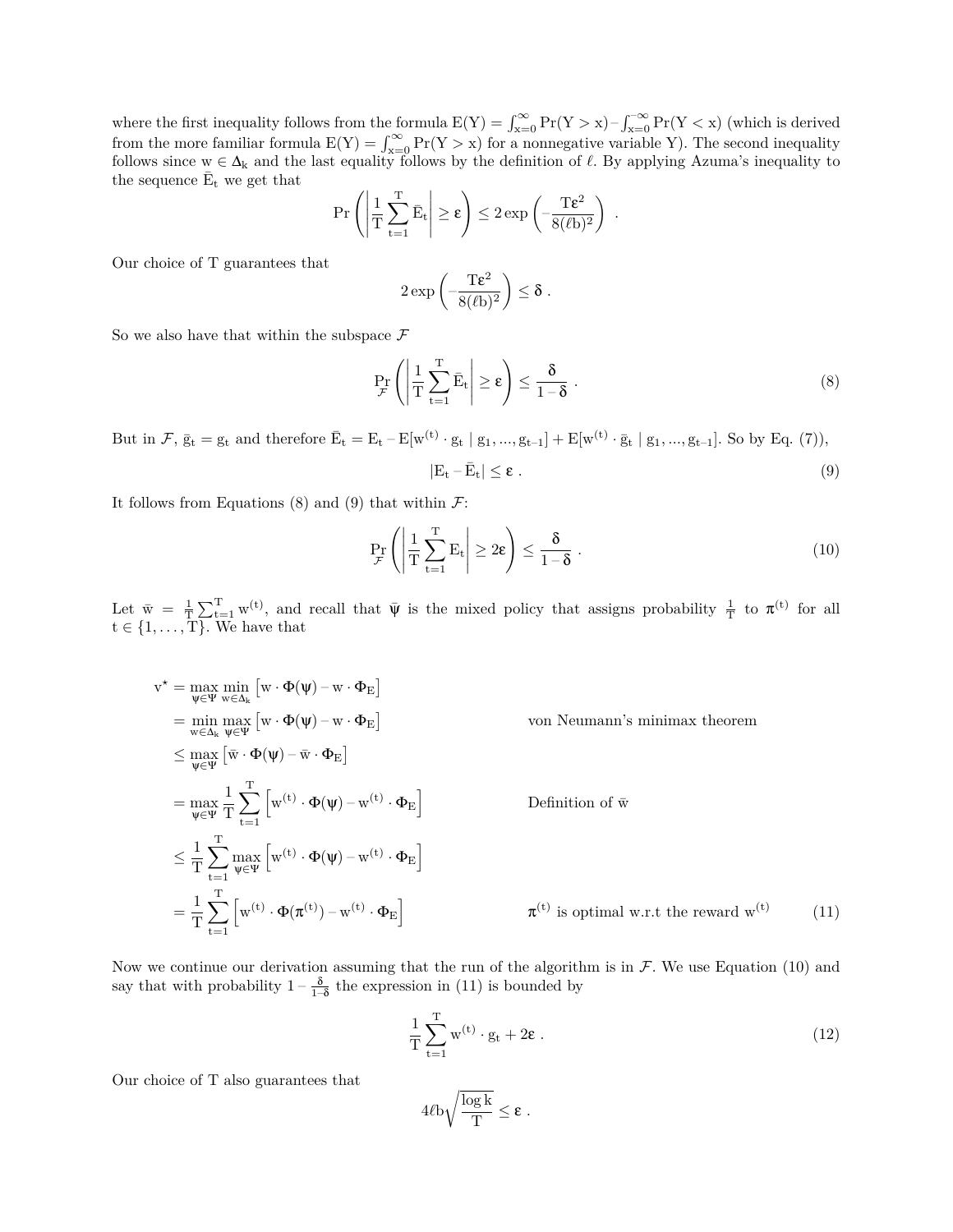and therefore for a run in  $\mathcal{F}$ , the bound on the regret of Hedge in Corollary 17 implies that expression in (12) is bounded by

$$
\frac{1}{T} \min_{w \in \Delta_k} \sum_{t=1}^{T} w \cdot g_t + 3\epsilon \tag{13}
$$

Let  $w_{\min} \in \Delta_k$  be the vector achieving the minimum in Equation (13). To finish the proof we need to bound Equation (13) with

$$
\frac{1}{T} \sum_{t=1}^{T} w_{\min} \cdot \left( g_t - \left( \Phi(\pi^{(t)}) - \Phi_E \right) \right) \tag{14}
$$

For this we would like to apply Azuma's inequality to each of the k martingale differences sequences  $X_t(i)$  =  $g_t(i) - \mathbb{E}[g_t(i) | g_1, \ldots, g_{t-1}] = g_t(i) - (\Phi(\pi^{(t)}[i] - \Phi_E[i]).$  As before, since the  $g_t(i)$ 's are unbounded we look instead at the martingale sequence  $\bar{X}_t(i) = \bar{g}_t(i) - \mathbb{E}[\bar{g}_t(i) | g_1, \ldots, g_{t-1}].$ 

Unfortunately, as before,  $\mathbb{E}[\bar{g}_t(i) | g_1, \ldots, g_{t-1}]$  does not equal to  $\mathbb{E}[g_t(i) | g_1, \ldots, g_{t-1}]$ . But we can bound the difference as follows.

$$
\left| \mathbb{E}[g_t(i) - \bar{g}_t(i) \mid g_1, ..., g_{t-1}] \right| \leq \int_{x=\ell b}^{\infty} \Pr\left(g_t(i) > x\right) dx - \int_{x=-\ell b}^{\infty} \Pr\left(g_t(i) < x\right) dx
$$
  

$$
\leq \int_{x=\ell b}^{\infty} \Pr\left(\|g_t\|_{\infty} \geq x\right) dx = \int_{x=\ell}^{\infty} \Pr\left(\|g_t\|_{\infty} \geq x b\right) dx
$$
  

$$
\leq \int_{x=\ell}^{\infty} e^{-x} dx = e^{-\ell} \leq \varepsilon , \tag{15}
$$

where the inequalities follow from the same reasons as in Eq. (7).

By applying Azuma's inequality to the sequence  $\bar{X}_t(i)$  we get that  $Pr\left(\left|\frac{1}{T}\sum_{t=1}^T \bar{X}_t(i)\right| \geq \varepsilon\right) \leq 2\exp\left(-\frac{T\varepsilon^2}{8(\ell b)}\right)$  $\sqrt{8(\ell b)^2}$  $\big),$ and our choice of T guarantees that  $2 \exp \left(-\frac{\text{Te}^2}{8(\ell) \epsilon}\right)$  $8(\ell b)^2$  $\overline{ }$  $\leq \frac{\delta}{k}$ . So we also have that within the subspace  $\mathcal{F}$ 

$$
\Pr_{\mathcal{F}}\left(\left|\frac{1}{T}\sum_{t=1}^{T}\bar{X}_{t}(i)\right|\geq \epsilon\right)\leq \frac{\delta}{k(1-\delta)}\ .
$$
\n(16)

But in *F*,  $\bar{g}_t(i) = g_t(i)$  and therefore  $\bar{X}_t(i) = X_t(i) - \mathbb{E}[g_t(i) | g_1, ..., g_{t-1}] + \mathbb{E}[\bar{g}_t(i) | g_1, ..., g_{t-1}]$ . So by Eq. (15)),

$$
|X_t(i) - \bar{X}_t(i)| \le \varepsilon \t\t(17)
$$

It follows from Equations (16) and (17) that within  $\mathcal{F}$ :

$$
\Pr_{\mathcal{F}}\left(\left|\frac{1}{T}\sum_{t=1}^{T}X_{t}(i)\right|\geq 2\epsilon\right)\leq \frac{\delta}{k(1-\delta)}\ .
$$
\n(18)

By applying the union bound over the features we get that

$$
\Pr_{\mathcal{F}}\left(\exists i \in [1,..,k], s.t., \left|\frac{1}{T}\sum_{t=1}^T X_t(i)\right| \geq 2\epsilon\right) \leq \frac{\delta}{1-\delta}.
$$

This is equivalent to

$$
\Pr_{\mathcal{F}}\left(\forall i \in [1,..,k] \middle| \frac{1}{T} \sum_{t=1}^{T} X_t(i) \middle| \le 2\epsilon\right) \ge 1 - \frac{\delta}{1-\delta}.\tag{19}
$$